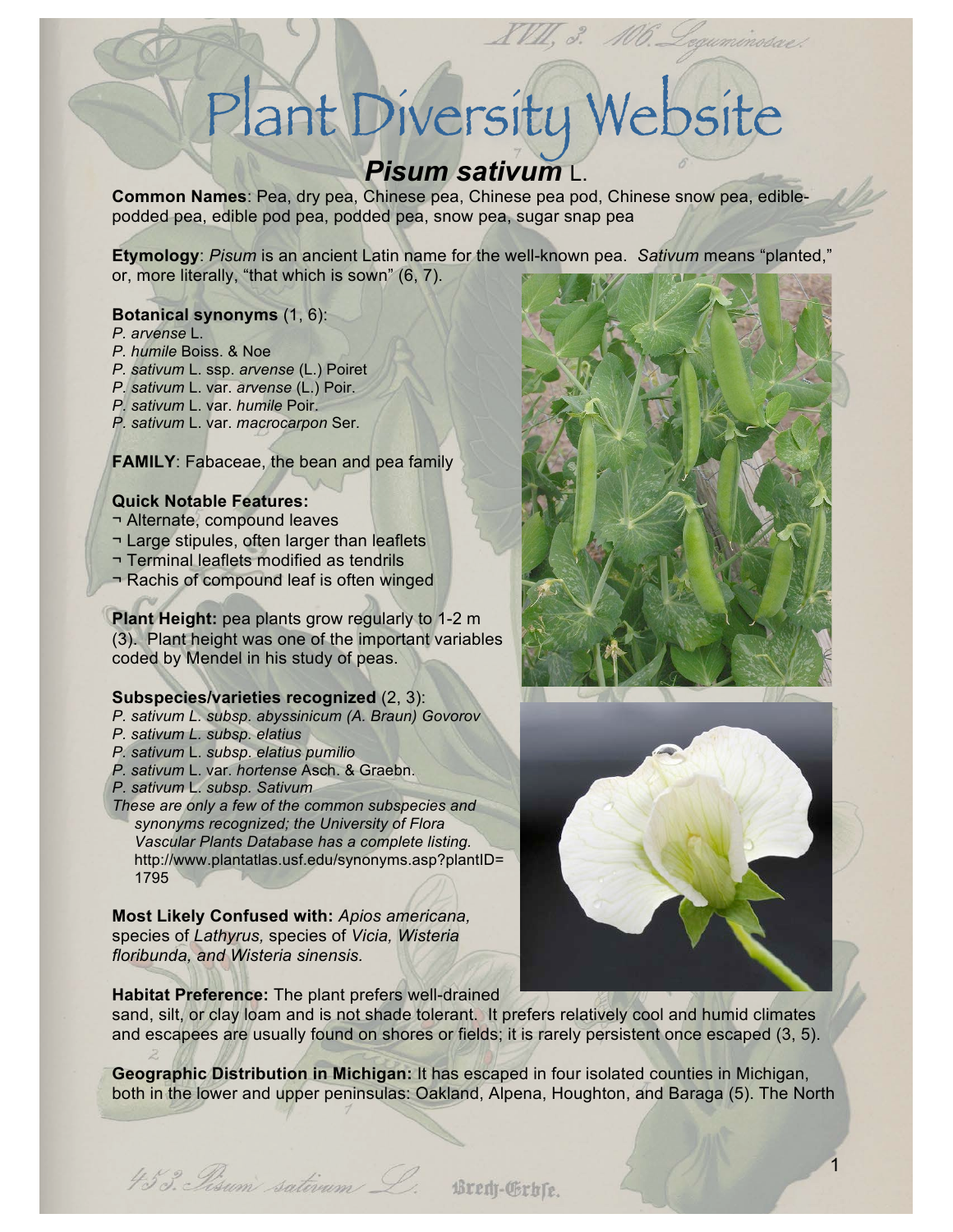American range includes the following states in the US: CA, CT, FL, IL, KS, KY,LA, <A, ME, MI, MO. MS. NC, NH, NY, OK, OR, PA, SC, UT, VA, WA and in Canada the following territories: MB, ON, and QC (1).

**Known Elevational Distribution:** No natural distribution was located in the literature, but peas are grown at high altitudes in the tropics and at sea level. The flora of Nepal lists the species from 1200 to 4000m (15) .Some reports indicate that high temperatures are more damaging



than cool temperatures to pea plants.

XVII, 3. M. Leguminosae!

**Complete Geographic Distribution:**  This is an Old World species, native to Asia or possibly Europe and Southwest Asia (14). Now cultivated globally as one of the world's most important vegetable crops (5).

**Vegetative Plant Description:** This glabrous, herbaceous vine has leaves that are alternate and pinnately compound. The leaflets are ovate, entire, 1.5 – 6 cm long and 1-4cm broad. There are 1–4 pairs of pinnately-veined leaflets per side with the terminal leaflet

pair modified into a branched tendril. Leaflets are essentially sessile. The stipules are large, up to 10cm long (usually 1.5-8 cm), on round, slender, and glabrous stems. The midrib of the leaf rachis can be slightly winged (2,16).

**Climbing Mechanism**: This plant climbs using the tendrils produced at the apex of a compound leaf. These modified terminal leaflets form a branched tendril (pers. obs.).

**Flower Description:** Flowers are borne on axillary racemes of 1-3 flowers, each 1.5-3.5cm long. Calyx is campanualte (8-15mm) with teeth exceeding the tube in length. Corollas can be white, pink, or purple (2). Flowers have the classic "Faboid legume" form with 5 sepals, 5 zygomorphic petals (bilaterally symmetrical), 10 stamens in two groups (9 fused + 1 free) and a single superior carpel (pers. obs., SY). The standard petal is obovate, 1.6-3cm long and the glabrous ovary is nearly sessile. The style is flattened, curved, grooved longitudinally, and pubescent adaxially (14,16).

#### **Flowering Time:** May to September (3).

**Pollinator:** Self-pollination is possible in this species (2), but bees are also visitors (3).





**Fruit Type and Description:** The fruit is a legume. These are borne on a short pedicel, are 4- 15 cm long and 1.5-2.5cm wide. The fruits are dehiscent both adaxially and abaxially, with each pod containing 2-10 seeds (2).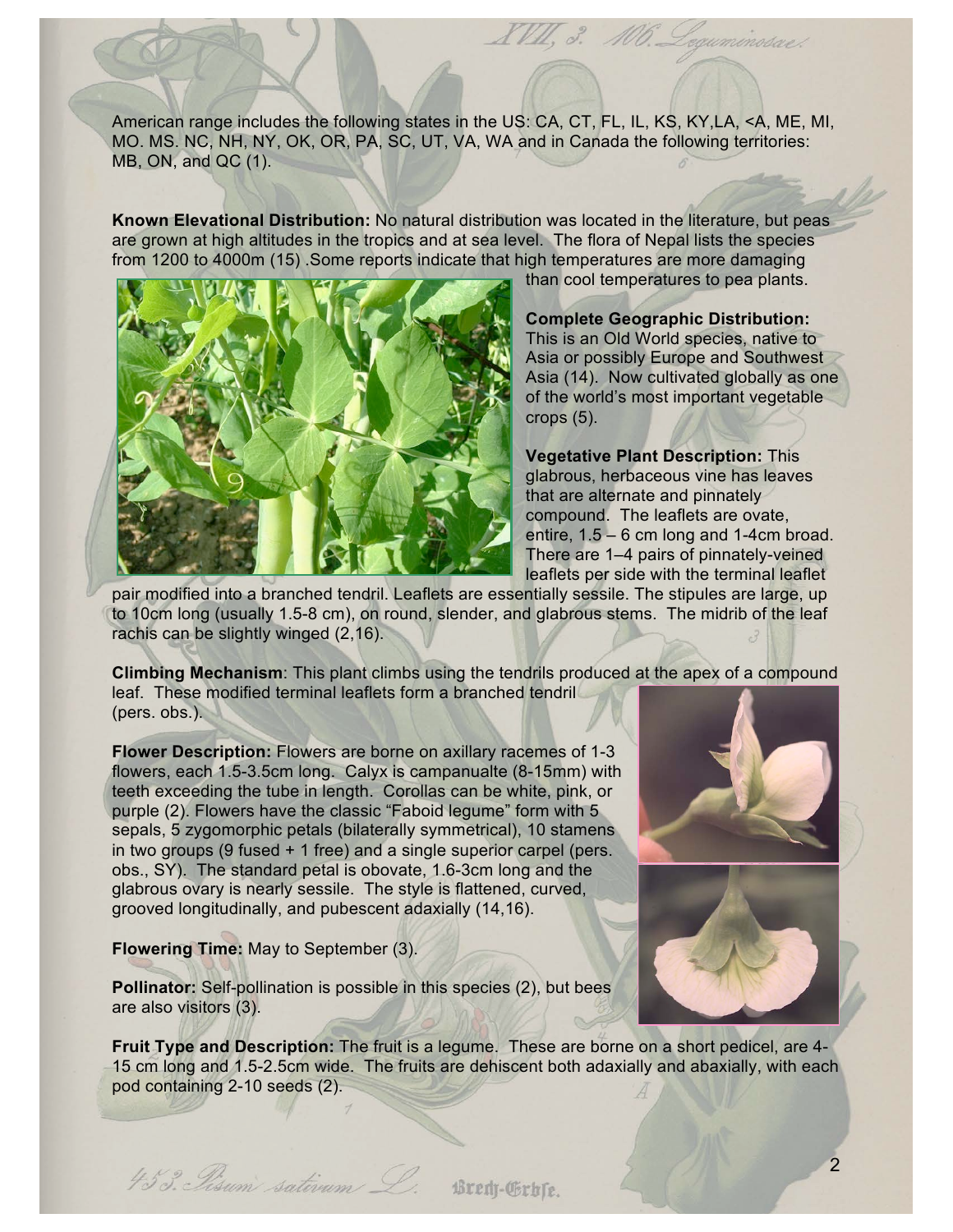**Seed Description:** Seeds morphology varies greatly. They can be smooth or wrinkled, and globose or angled. Colors range from white to grey, green, or brown. Mature seeds are without the typical endosperm of most angiosperms and the cotyledons serve a nutritive role for the germinating seed (2,13).

**Dispersal Syndrome:** The pea is a widely distributed crop species but has rarely been encountered as an invasive and thus little is written about its dispersal. Pea fruits left on the vine may open along both sutures, dispersing seed by gravity but wild observations could not be found.

**Distinguished by**: *Pisum sativum* has terminal leaflets modified into tendrils, unlike *Apios americana,* the common peanut, and species in the genus *Wisteria*. It can be distinguished from various species of both *Lathyrus* and *Vicia* by the large stipules, which are larger than the basal leaflets (5).

**Other members of the family in Michigan (number species):** *Amorpha* (3), *Amphicarpaea* (1), *Anthyllis* (1), *Apios* (1), *Astragalus* (3), *Baptisia* (4), *Caragana* (1), *Cercis* (1), *Chamaecrista* (2), *Colutea* (1), *Crotalaria* (1), *Cytisus* (1), *Dalea* (3), *Desmodium* (14), *Genista* (1), *Gleditsia* (1), *Glycin* (1), *Gymnocladus* (1), *Hedysarum* (1), *Kummerowia* (1), *Lathyrus* (10), *Lespedeza* (14), *Lotus* (1), *Lupinu* (3), *Medicago* (4), *Melilotus* (2), *Mimosa* (1), *Orbexilum* (1), *Phaseolus*



VI, 3. M. Leguminosae!

(2), *Pisum* (1), *Robinia* (3), *Securigera* (1), *Senna* (2), *Strophostyles* (1), *Tephrosia* (1), *Trifolium* (11), *Vicia* (9), *Vigna* (1), *Wisteria* (2)

**Ethnobotanical Uses:** *Pisum sativum* is a global food crop, including edible-pod peas as well as field and garden peas (2). Its seed, especially the oils, may be contraceptive. Powdered seed can also treat skin irritation and acne (3). Flowers are edible in a raw state (8). The top 10-15 cm (4-6) inches of pea plants are used in salads, stir-fries, and as decorative garnishes as a traditional Indochinese crop (10). From research into pea vine edibility comes the following wisdom: Remove tendrils before cooking/preparing pea vines as a vegetable. Taiwanese saying: "tendrils tie your tongue" (10).

**Phylogenetic Information**: *Pisum sativum* is one of only two species in the genus *Pisum*. *Pisum* is a Papilionoid genus in the Fabaceae, subfamily Faboideae. Families Fabaceae, Polygalaceae, Quillajaceae, and Surianaceae form the Fabales order. The Fabales, Rosales, Cucurbitales, and Fagales form a monophyletic group within the eurosids I inside the rosids. They are eudicots and angiosperms (4).

#### **Interesting Quotation or Other Interesting Factoid not above:**

- Vegetative, floral, and fruit morphology of *Pisum sativum* vary greatly.
- Plants are largely self-pollinated and thus it is easy to generate pure-breeding lineages.
- Gregor Mendel used peas as his model organism for his pioneering experiments in heredity. Using traits like pod color, seed shape, and plant height on this very species he began to understand how genetic information is passed from parent to progeny. (9)